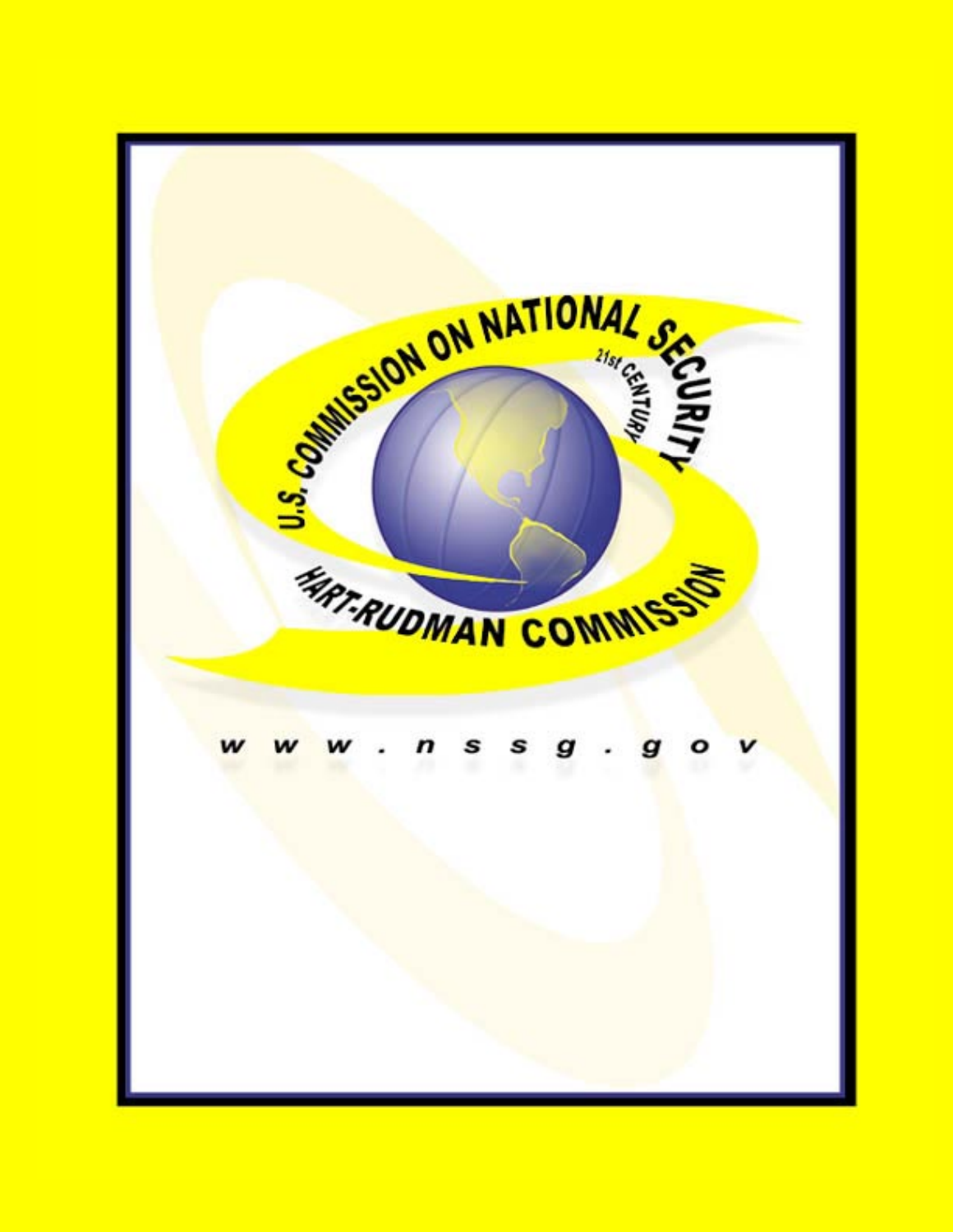# **SEEKING A NATIONAL STRATEGY**

**A CONCERT FOR** PRESERVING SECURITY AND PROMOTING FREEDOM

> THE UNITED STATES COMMISSION ON **NATIONAL SECURITY/21ST CENTURY**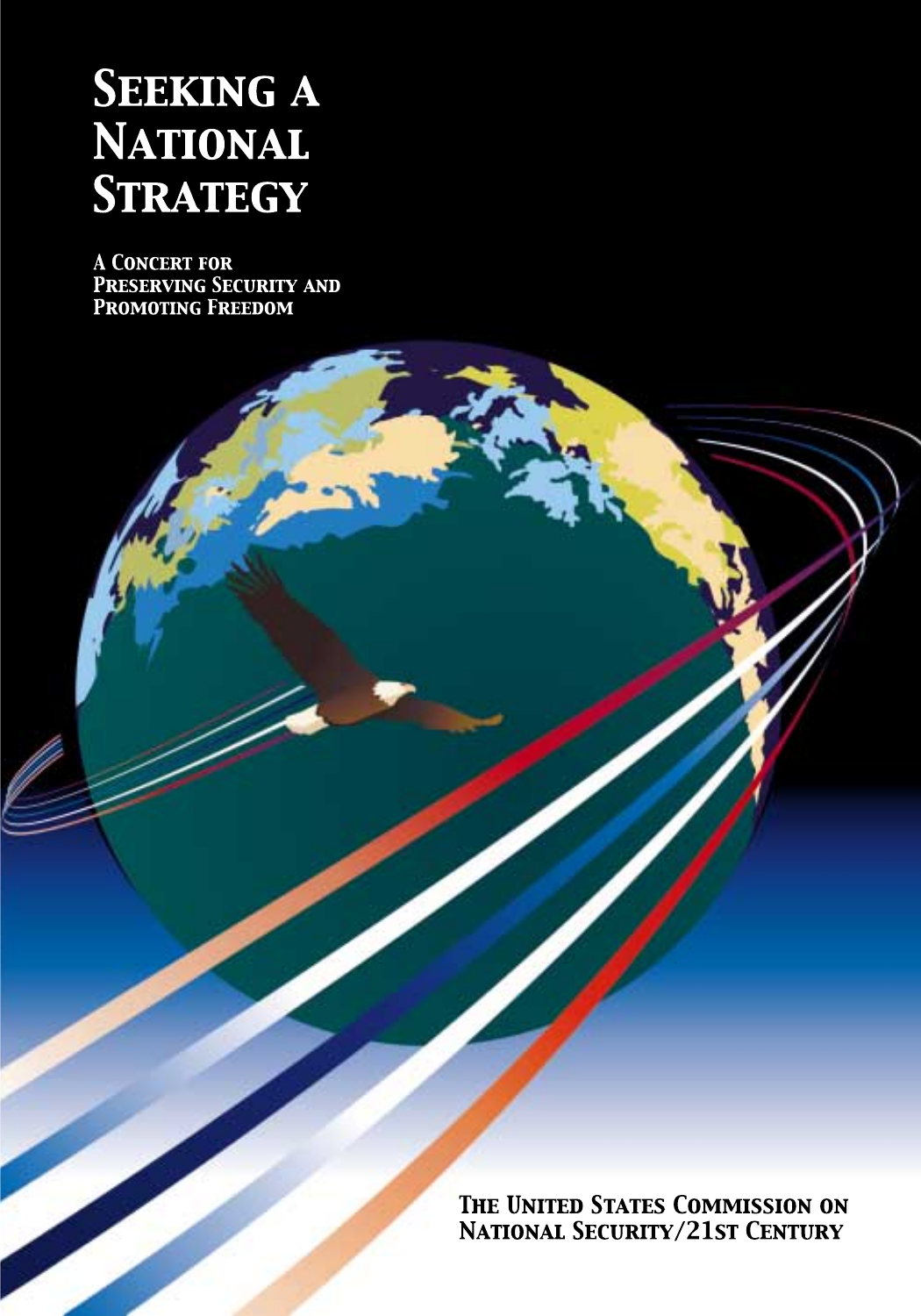## **SEEKING A NATIONAL STRATEGY:**

## **A CONCERT FOR PRESERVING SECURITY AND PROMOTING FREEDOM**

**The Phase II Report on a U.S. National Security Strategy for the 21st Century**

*The United States Commission on National Security/21st Century*

**April 15, 2000**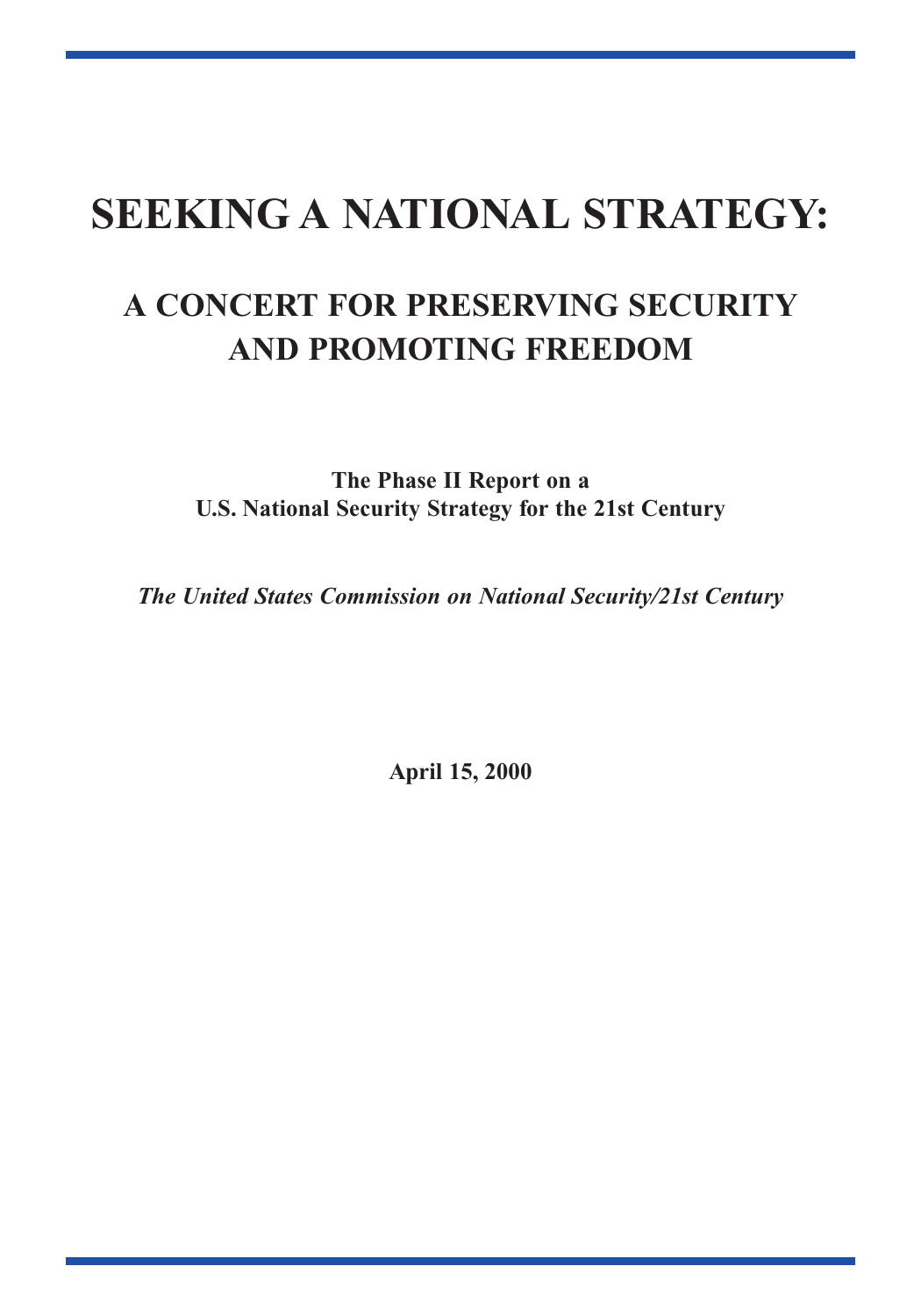### U.S. COMMISSION ON NATIONAL SECURITY/21st CENTURY

 $\frac{1}{2}$  any + fear

Gary Hart Co-Chair

anne annstrong

Anne Armstrong Commissioner

John Dancy Commissioner

July H. Jell

Leslie H. Gelb Commissioner

Killton 1

Lee H. Hamilton Commissioner

Donald B. Rice

Donald B. Rice Commissioner

Hay NU hair

Harry D. Train Commissioner

le *Tairen Bleich* 

Warren B. Rudman Co-Chair

Neman, R. Asgenting

Norman R. Augustine Commissioner

John R. Galvin Commissioner

New TD,

Newt Gingrich Commissioner

Lime/ Dura

Lionel H. Olmer Commissioner

J Achbinger

James Schlesinger Commissioner

Andrew Young Commissioner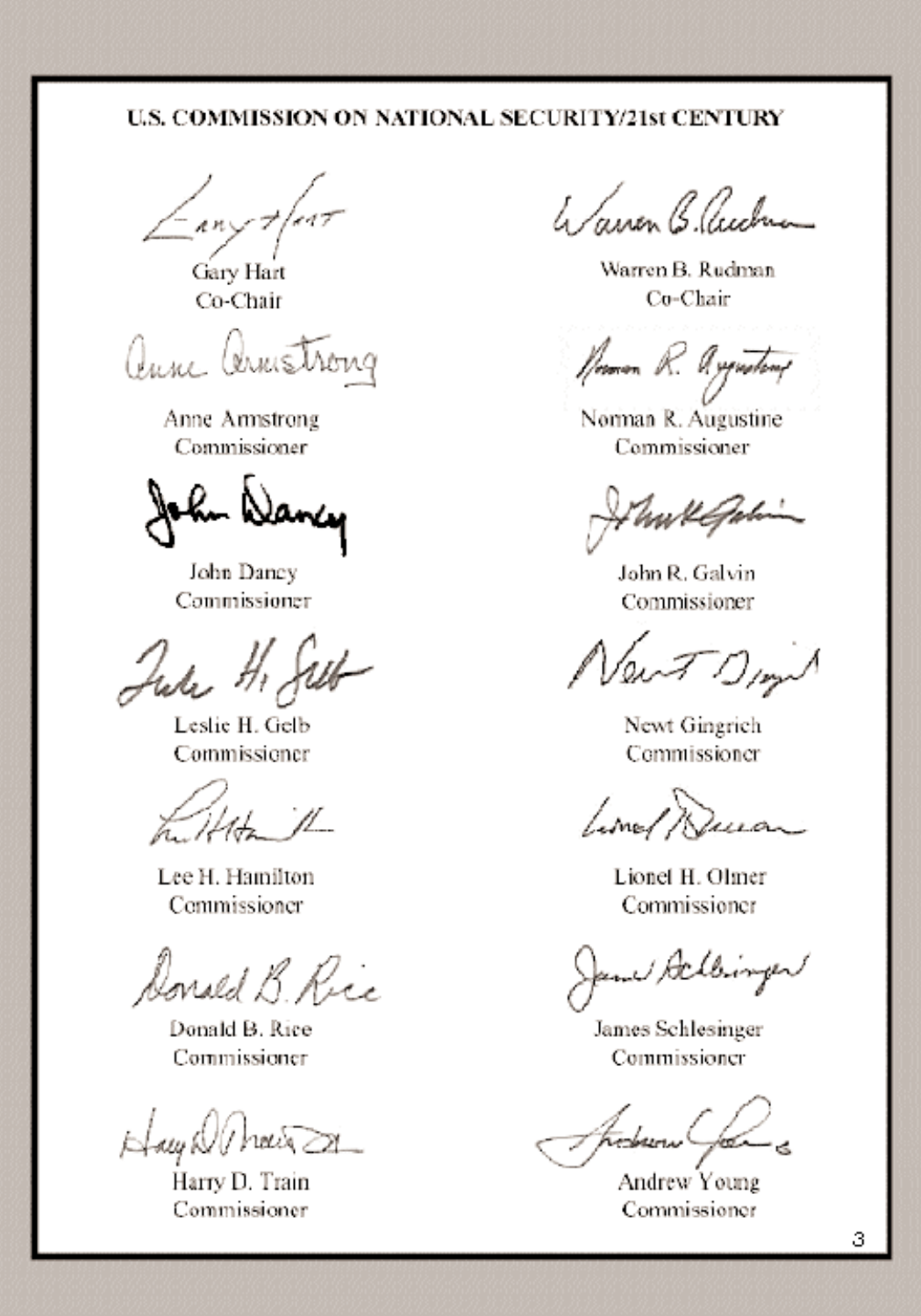#### **Introduction**

**66 W**  $\sqrt{ }$  e must disenthrall ourselves," said Abraham Lincoln, at a time of much greater peril to the Republic than we face today. As the times are new, said Lincoln, "so we must think anew." At the dawn of this new century, the nation faces a similar necessity. No concern of American society is more in need of creative thinking than the future security of this country, but in no domain is such thinking more resistant to change. The very term "security" suggests caution and guardedness, not innovation. We know that major countries rarely engage in serious rethinking and reform absent a major defeat, but this is a path the United States cannot take. Americans are less secure than they believe themselves to be. The time for reexamination is now, before the American people find themselves shocked by events they never anticipated.

During the last half century, the national security strategy of the United States was derived largely from, focused on, and committed to the containment of Soviet Communism. Since the fall of the Berlin Wall in 1989, and the dramatic transformation of world politics resulting from the dissolution of the Soviet Union two years later, our leaders have been searching for a unifying theme to provide a strategic framework appropriate to current and future circumstances. That search has not been easy.

The U.S. Commission on National Security/ 21st Century has been tasked with thinking anew about America's national security for the next 25 years.<sup>1</sup> In this report, we suggest the strategic precepts that should guide the formulation of U.S. strategy, and then take a fresh look at U.S. national interests and priority objectives. On that basis, we propose the framework of a new national security strategy.2 This report is intended to contribute to a new consensus on national security strategy to carry the United States forward into a challenging future.3

#### **Thinking about Strategy**

This Commission's Phase I report **L** pointed to two contradictory trends ahead: a tide of economic, technological, and intellectual forces that is integrating a global community, amid powerful forces of social and political fragmentation.4 While no one knows what the mix of these trends will produce, the new world coming will be dramatically different in significant respects. Governments are under pressure from below, by forces of ethnic separatism and violence, and from above, by economic, technological, and cultural forces beyond any government's full control. We are witnessing a transformation of human society on the magnitude of that between the agricultural and industrial epochs—and in a far more compressed period of time.

**Such circumstances put a special premium on strategic wisdom, particularly for a country of the size and character of the United States. In this Commission's view, the essence of American strategy must compose a**

<sup>1</sup> This Commission, established to examine comprehensively how this nation will ensure its security in the next 25 years, has a threefold task. Phase I, completed on September 15, 1999, described the transformations emerging over the next quarter-century in the global and domestic U.S. security environment. Phase II, concerning U.S. interests, objectives, and strategy, is contained in this document. Phase III, which will examine the structures and processes of the U.S. national security apparatus for 21st century relevancy, will be delivered on or before February 15, 2001.

<sup>2</sup>In the interest of brevity, this Commission has compressed considerable discussion and detail into this document. Further discussion of the implications of several main themes in this report will be presented in the Commission's Phase III findings.

<sup>3</sup>This report is built upon a consensus involving all members of the Commission, but not every Commissioner subscribes with equal enthusiasm to every statement contained herein.

<sup>4</sup>See *New World Coming: American Security in the 21st Century* (Washington, DC: U.S. Commission on National Security/21st Century, September 15, 1999).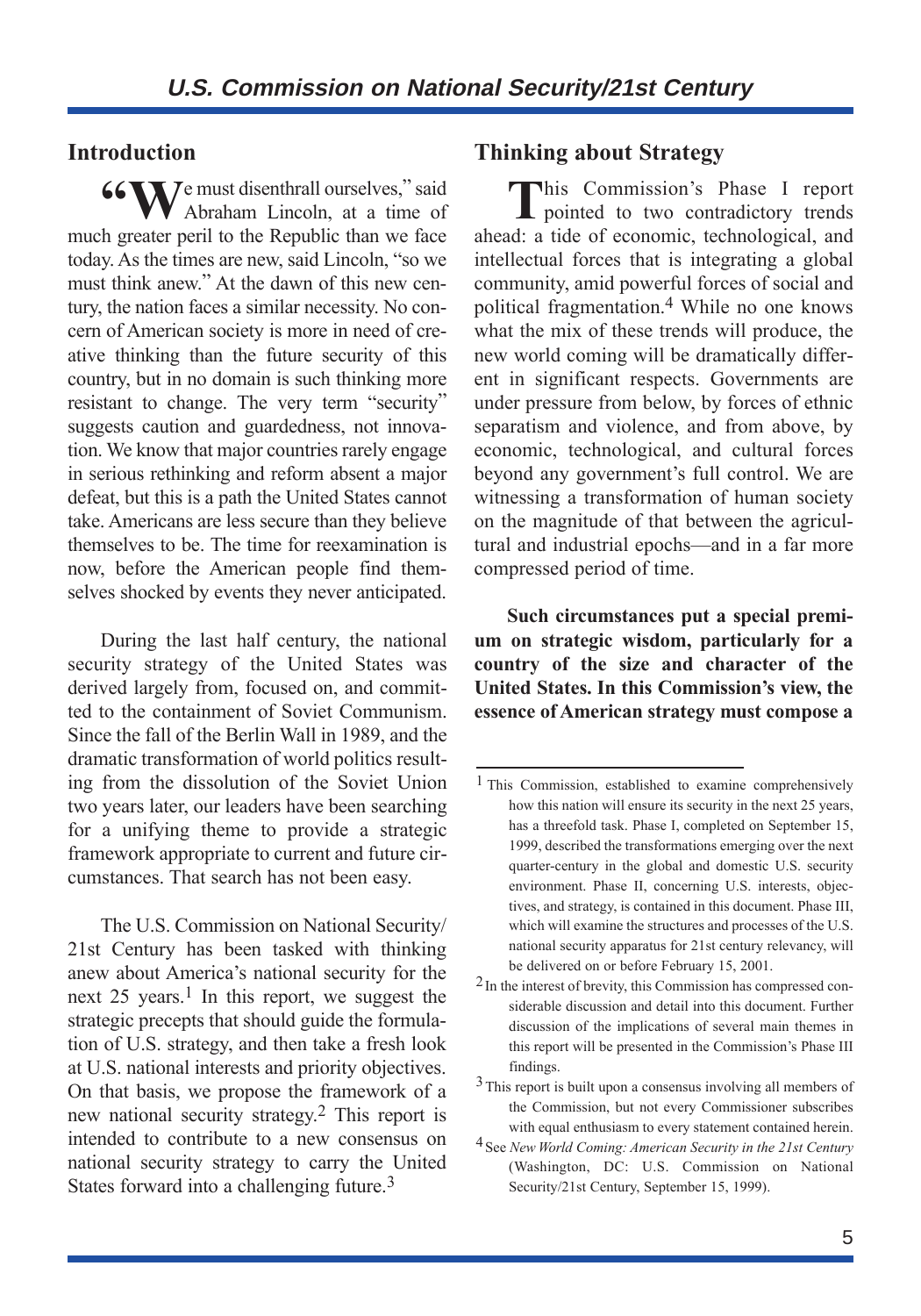**balance between two key aims. The first is to** *reap the benefits of a more integrated world in order to expand freedom, security, and prosperity for Americans and for others.* **But, second, American strategy must also strive to** *dampen the forces of global instability so that those benefits can endure***. Freedom is the quintessential American value, but without security, and the relative stability that results therefrom, it can be evanescent.American strategy should seek both security and freedom, and it must seek them increasingly in concert with others. Hence our title:** *A Concert for Preserving Security and Promoting Freedom***.**

**O**ur assessment of the new world emerging, and the core interests and values of the American people, lead us to offer the following precepts as a guide to the formulation of national strategy:

**Strategy and policy must be grounded in the national interest.** The national interest has many strands—political, economic, security, and humanitarian. National interests are nevertheless the most durable basis for assuring policy consistency. Gaining and sustaining public support for U.S. policy is best achieved, too, when American principles are coupled with clearly visible national interests. Moreover, a strategy based on national interest, properly conceived, engenders respect for the interests of others.

**The maintenance of America's strength is a long-term commitment and cannot be assured without conscious, dedicated effort.** If America does not make wise investments in preserving its own strength, well within 25 years it will find its power reduced, its interests challenged even more than they are today, and its influence eroded. Many nations already seek to balance America's relative power, and the sinews of

American strength—social, military, economic, and technological—will not sustain themselves without conscious national commitment. Assuring American prosperity is particularly critical; without it, the United States will be hobbled in all its efforts to play a leading role internationally.

**The United States faces unprecedented opportunities as well as dangers in the new era.** American strategy must rise to positive challenges as well as to negative ones. Working toward constructive relations among the major powers, preserving the dynamism of the new global economy and spreading its benefits, sharing responsibility with others in grappling with new transnational problems—this is a diplomatic agenda that tests American statesmanship and creativity. As in the late 1940s, the United States should help build a new international system in which other nations, freely pursuing their own interests, find it advantageous to do so in ways that coincide with American interests.

Since it cannot bear every burden, **the United States must find new ways to join with other capable and like-minded nations.** Where America would not act itself, it retains a responsibility as the leading power to help build effective *systems* of international collaboration. America must therefore overcome its ambivalence about international institutions and about the strength of its partners, questioning them less and encouraging them more.

**This nation must set priorities and apply them consistently.** To sustain public support and to discipline policy, America must not exhaust itself by limitless commitments. Especially with respect to military intervention abroad, a finer calculus of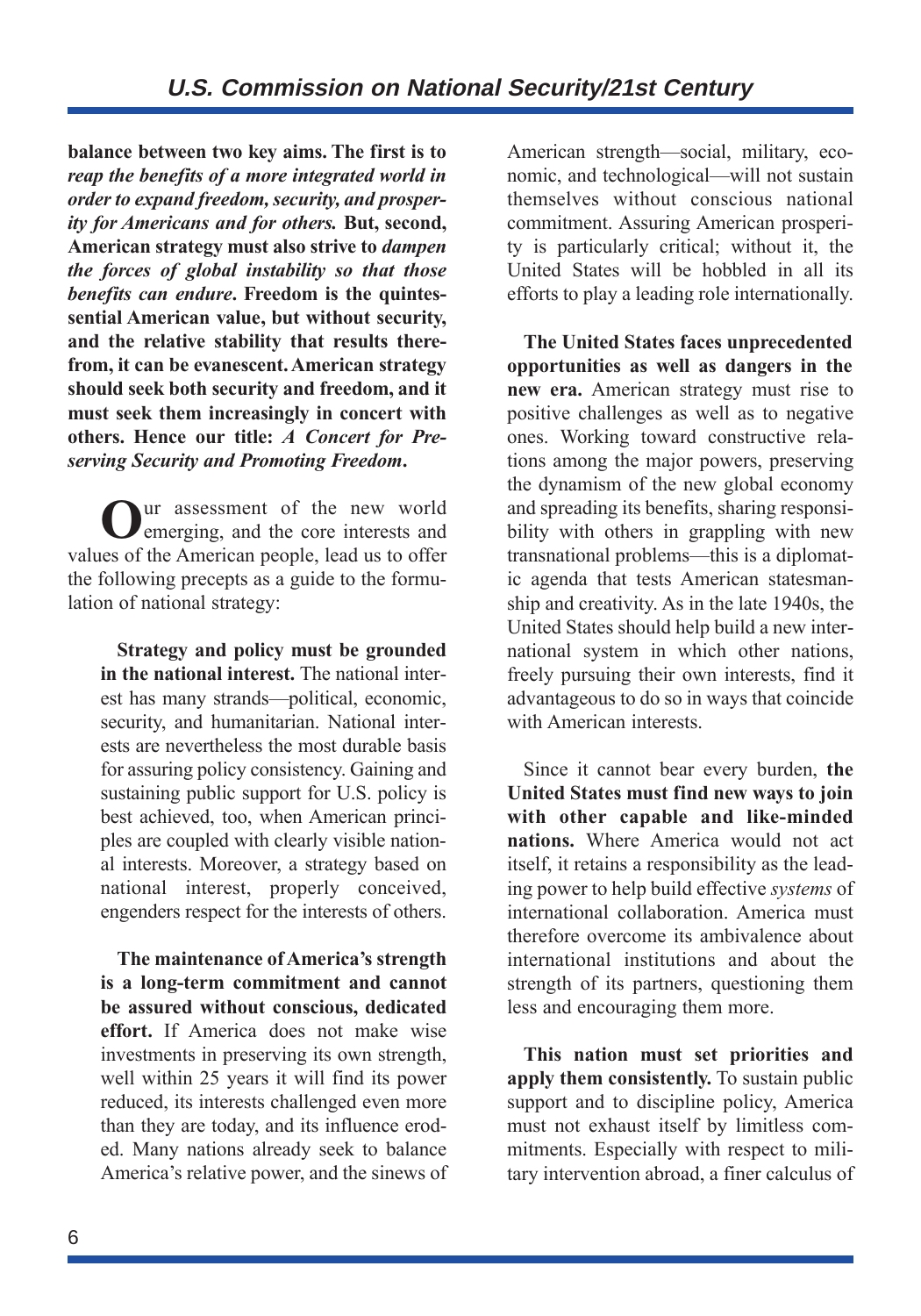benefits and burdens must govern. Resisting the "CNN effect" may be one of the most important requirements of U.S. policymaking in the coming period.

Finally, **America must never forget that it stands for certain principles, most importantly freedom under the rule of law.** Freedom is today a powerful tide in the affairs of mankind, and, while the means chosen to serve it must be tempered by a realistic appreciation of limits, it is not "realism" to ignore its power. At the same time, if America is to retain its leadership role, it must live up to its principles consistently, in its own conduct and in its relations with other nations.

## **The National Interest in a New Century**

The first of these precepts is the most<br>crucial of all: American national security strategy must find its anchor in U.S. national interests, interests that must be both protected *and advanced* for the fundamental well being of American society. We define these interests at three levels: **survival** interests, without which America would cease to exist as we know it; **critical** interests, which are causally one step removed from survival interests; and **significant** interests, which importantly affect the global environment in which the United States must act. There are, of course, other national interests, though of lesser importance than those in the above three categories.

U.S. **survival** interests include America's safety from direct attack, especially involving weapons of mass destruction, by either states or terrorists. Of the same order of importance is the preservation of America's Constitutional order and of those core strengths—educational,

industrial, scientific-technological—that underlie America's political, economic, and military position in the world.

**Critical** U.S. national interests include the continuity and security of those key international *systems*—energy, economic, communications, transportation, and public health (including food and water supplies)—on which the lives and well being of Americans have come to depend. It is a critical national interest of the United States that no hostile power establish itself on U.S. borders, or in control of critical land, air, and sea lines of communication, or in today's new world—in control of access to outer space or cyberspace. It is a critical national interest of the United States that no hostile hegemon arise in any of the globe's major regions, nor a hostile global peer rival or a hostile coalition comparable to a peer rival. The security of allies and friends is a critical national interest of the United States, as is the ability to avert, or check, the proliferation of weapons of mass destruction into the hands of actors hostile or potentially hostile to the United States.

**Significant** U.S. national interests include the deepening and institutionalization abroad of constitutional democracy under the rule of law, market-based economics, and universal recognition of basic human rights. The United States also has a significant interest in the responsible expansion of an international order based on agreed rules among major powers to manage common global problems, not least those involving the physical environment. It is a significant national interest of the United States that there be economic growth abroad, to raise the living standards of the poorest and to mitigate economic and political conflict. It is a significant national interest of the United States that international terrorism and criminality (including illicit drug trade) be minimized, but without jeopardizing the openness of international eco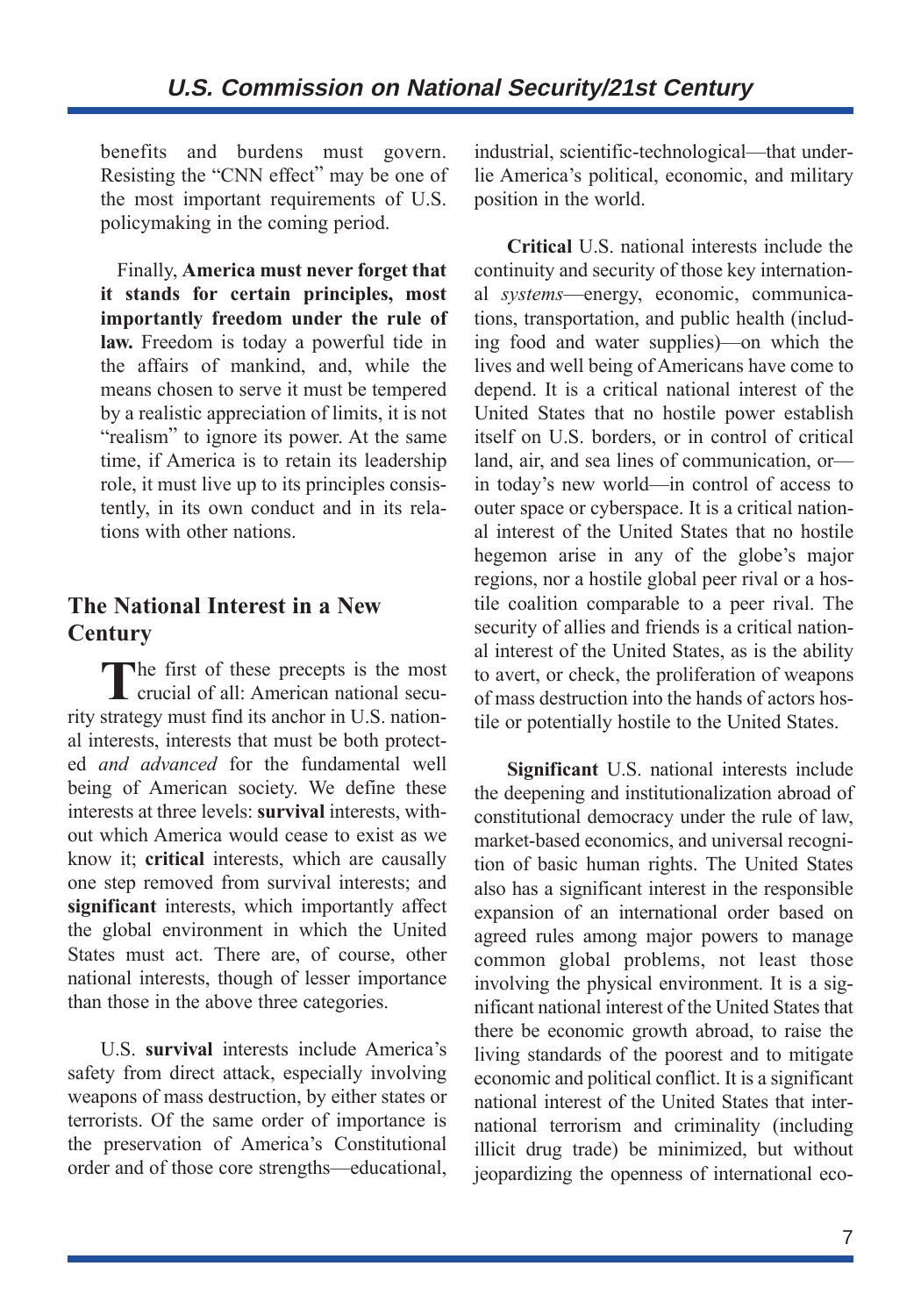nomic and cultural exchanges. It is a significant national interest of the United States that neither mass murder nor gross violations of human rights be acceptable in the world's political life. It is a significant national interest of the United States that immigration across American boundaries not be uncontrolled. Finally, the free and safe movement of American citizens abroad is a significant national interest of the United States.

## **Key Objectives**

The United States seeks to assure its<br>own freedom under law, its safety, and its prosperity. But Americans recognize that these goals are best assured in a world where others achieve them, too. American strategy, therefore, must engage in new ways—and in concert with others—to consolidate and advance the peace, prosperity, democracy, and cooperative order of a world now happily free from global totalitarian threats. At the same time, however—also in concert with others— American strategy must strive to stabilize those parts of the world still beset by acute political conflict. To fulfill these strategic goals in a new age, America's priority objectives—and key policy aims—must be these:

#### **FIRST, TO DEFEND THE UNITED STATES AND ENSURE THAT IT IS SAFE FROM THE DANGERS OF A NEW ERA.**

In light of the new dangers arising from<br>the proliferation of weapons of mass the proliferation of weapons of mass destruction and terrorism, the United States must focus anew on how to maintain a robust and powerful deterrent to all forms of attack on its territory and its critical assets. Non-proliferation of weapons of mass destruction is of the highest priority in U.S. national security policy in the next quarter century. A higher priority, too, should be given to preventing, through diplomatic and other means, unconventional

attacks on all states. But should prevention and deterrence fail, the United States must have means of active defense against both mortal danger and blackmail. U.S. military, law enforcement, intelligence, economic, financial, and diplomatic means must be effectively integrated for this purpose.

The United States should seek enhanced international cooperation to combat the growing proliferation of weapons of mass destruction. This should include an effective and enforceable international ban on the creation, transfer, trade, and weaponization of biological pathogens, whether by states or non-state actors. Also, when available and implemented with rigor, cooperative programs to deal with existing stockpiles of nuclear, biological, and chemical weapons are cost-effective and politically attractive ways to reduce the dangers of weapons and weapons matériel proliferation.

The United States should also strive to deepen the international normative consensus against terrorism and state support of terrorism. It should work with others to strengthen cooperation among law enforcement agencies, intelligence services, and military forces to foil terrorist plots and deny sanctuary to terrorists by attacking their financial and logistical centers.

The United States should build comprehensive theater missile defense capabilities. It should also build national defenses against a limited ballistic missile attack to the extent technically feasible, fiscally prudent, and politically sustainable. As cruise missile and other sophisticated atmospheric technologies spread, the United States must address the problem of devising defenses against such capabilities. The United States must also develop methods to defend against other, covert means of attacking the United States with weapons of mass destruction and disruption.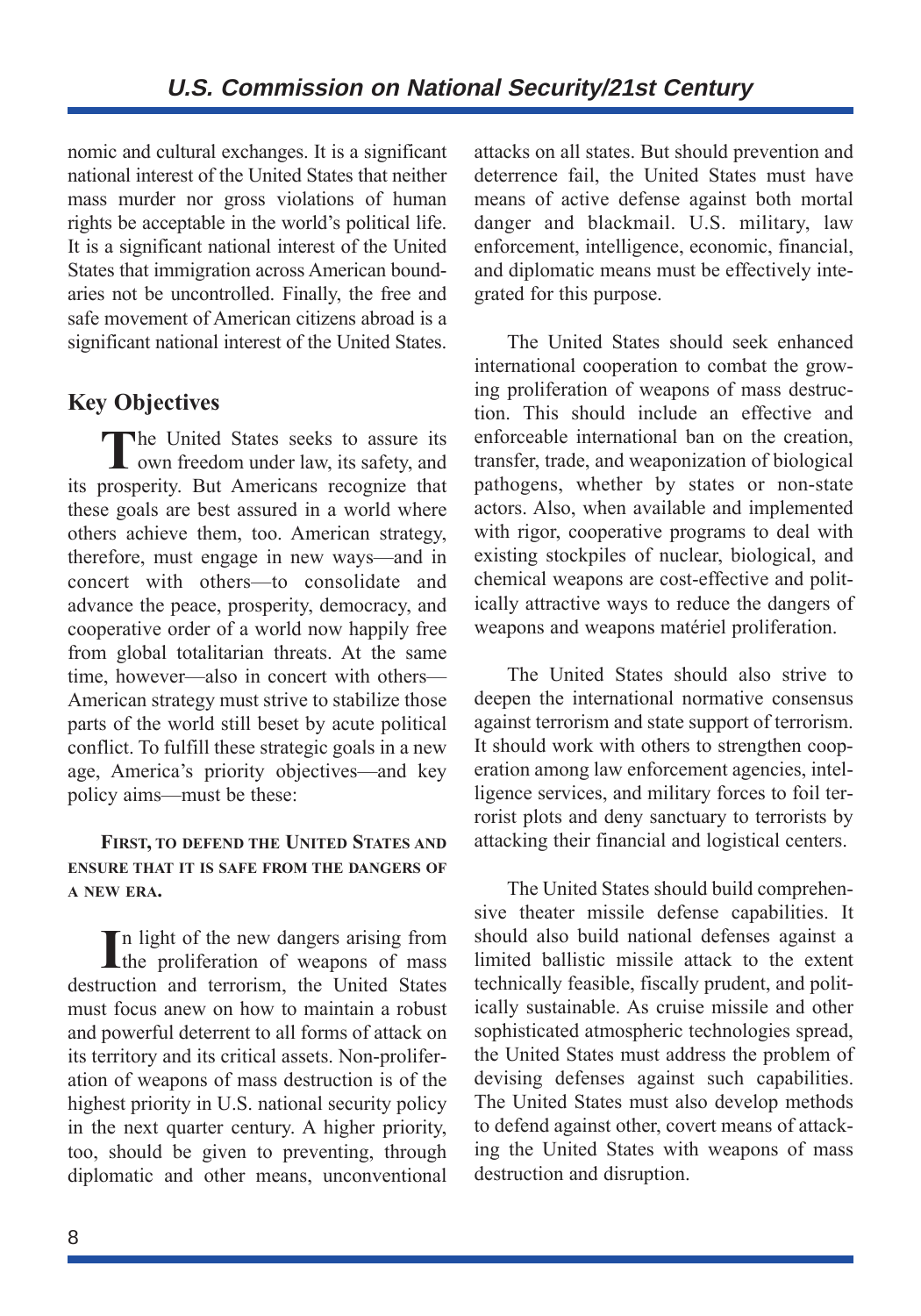The United States must also have specialized forces capable of combating threats and blackmail from those possessing weapons of mass destruction and from terrorism. The magnitude of the danger posed by weapons of mass destruction compels this nation, as well, to consider carefully the means and circumstances of preemption.

The protection of U.S. and international access to outer space and cyberspace must become a high priority of U.S. security planning. Outer space and cyberspace are the main arteries of the world's evolving information and economic systems, and the ability to move ideas and information through them freely is a prerequisite for expanding global freedom and prosperity. Secure access to outer space and cyberspace is also now the *sine qua non* of the U.S. military's ability to function effectively. Through both technological and diplomatic means, the United States needs to guard against the possibility of "breakout" capabilities in space or cyberspace that would endanger U.S. survival or critical interests.

Despite the political obstacles, the United States should redouble its efforts to deal multilaterally with the diffusion of dangerous dualuse technologies. It must improve its capability to track the destinations and final uses of its own high-technology exports, and it must be prepared to aid allies in similar efforts.

To deal medically and psychologically with potentially large losses of American lives in attacks against the American homeland, U.S. public health capabilities need to be augmented. In addition, programs to ensure the continuity of Constitutional government should be bolstered.

**SECOND, TO MAINTAIN AMERICA'S SOCIAL COHESION, ECONOMIC COMPETITIVENESS, TECHNOLOGICAL INGENUITY, AND MILITARY STRENGTH.**

To ensure the vitality of all its core institutions, the United States must make it a priority of national policy to improve the quality of primary and secondary education, particularly in mathematics and the sciences. Moreover, in an era when private research and development efforts far outstrip those of government, the United States must create more advanced and effective forms of public/private partnerships to promote public benefit from scientifictechnological innovation.

The United States must strive to reduce its dependence on foreign sources of fossil fuel energy that leaves this country and its allies vulnerable to economic pressures and political blackmail. Steady development of alternative sources of energy production, and greater efficiencies in energy transmission and conservation, are thus national security as well as economic and environmental necessities.

The United States must strengthen the bonds between the American people and those of its members who serve in the armed forces. It must also strengthen government (civil and military) personnel systems in order to improve recruitment, retention and effectiveness at all levels. Executive-Legislative relations regarding national security policy need to foster effective collaboration.

#### **THIRD, TO ASSIST THE INTEGRATION OF KEY MAJOR POWERS, ESPECIALLY CHINA, RUSSIA, AND INDIA, INTO THE MAINSTREAM OF THE EMERGING INTERNATIONAL SYSTEM.**

The United States should engage China<br>
constructively and with a positive attitude, politically and economically. But it must recognize that the potential for competition between the United States and China may increase as China grows stronger. China's increasing adherence to global economic, legal,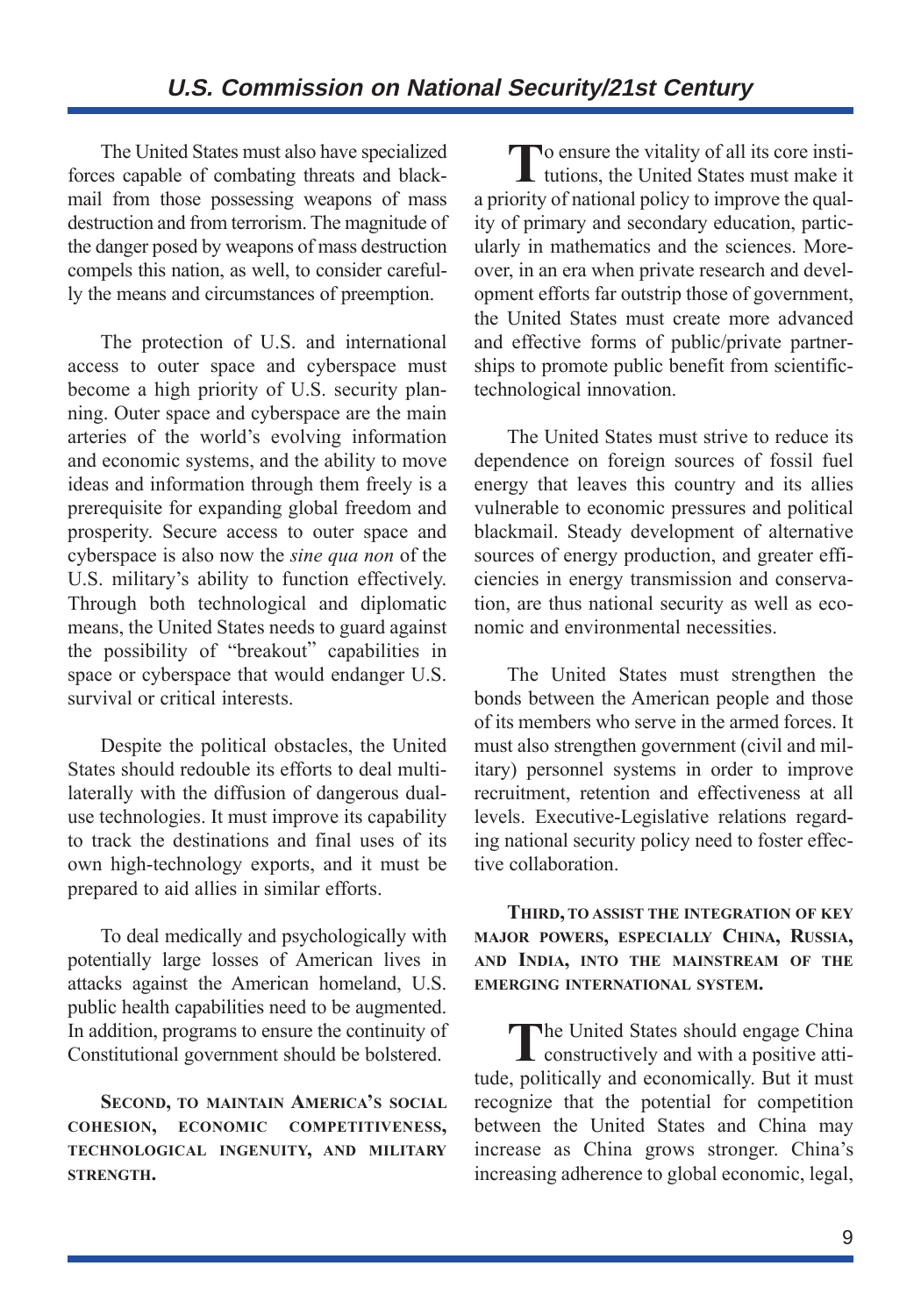and cultural institutions and norms will be a positive factor, and the United States should encourage and assist this process of integration. At the same time, the United States should maintain its deterrent strength and its alliance system in the Asia/Pacific region. It should remain committed to the peaceful resolution of the Taiwan question, consistent with the terms of the three Sino-American Communiqués and the Taiwan Relations Act.

The United States should support Russian economic reform and democratic political development on a realistic basis, recognizing that these goals are first and foremost for Russians themselves to accomplish. It is also in the U.S. interest to assist Russian integration into global economic institutions, no less than is the case with China.

Clearly, too, relations with Russia should be appropriate to its importance as a major power. It does not benefit the United States to pursue policies that weaken or humiliate Moscow. Still, the United States must assert its own interests when they are affected adversely by Russian policies—as they are, for example, by policies that encourage or allow the proliferation of weapons of mass destruction. The United States and its allies should also support the continued political independence and territorial integrity of the newly independent former Soviet states.

In addition, arms control remains an important facet of U.S. national security policy. But the United States needs a new calculus for developing future strategic nuclear arms control strategy beyond START II. Such a calculus must include analysis of the implications of the increase in the number and prospective capabilities of nuclear weapons powers in the world. It must take account of new Chinese and Russian nuclear weapons capabilities. It must also take into account both the potential U.S. need to respond to chemical and biological threats with nuclear weapons and the U.S. commitment to protect non-nuclear states from blackmail and attack by nuclear weapons states.

India is the world's largest democracy and soon will be the world's most populous country. Therefore, India is and must be dealt with as a major power. Pakistan, too, remains a pivotal country in its own right, and good U.S. relations with Pakistan are in the U.S. national interest. The United States should also encourage India and Pakistan to settle their differences short of violence, and should make its good offices available to that end.

It is unlikely that American policy can persuade any Indian or Pakistani government to abandon its nuclear capacity. But the United States, together with other major powers, can play a more active role in discouraging future testing and the further production of fissile materials not under safeguards. The United States should also encourage mutual adoption of measures to ensure the safety and security of both countries' nuclear capabilities.

Beyond its efforts to bring these three major states into the mainstream of a new cooperative international order, the United States has a strong interest in limiting the further proliferation of sophisticated conventional weapons around the world. It should therefore seek support for a multilateral approach to devising limitations on such proliferation first with its closest allies and friends, and thereafter with Russia, China, India, and other significant arms producing countries.

**FOURTH, TO PROMOTE, WITH OTHERS, THE DYNAMISM OF THE NEW GLOBAL ECONOMY AND IMPROVE THE EFFECTIVENESS OF INTERNATION-AL INSTITUTIONS AND INTERNATIONAL LAW.**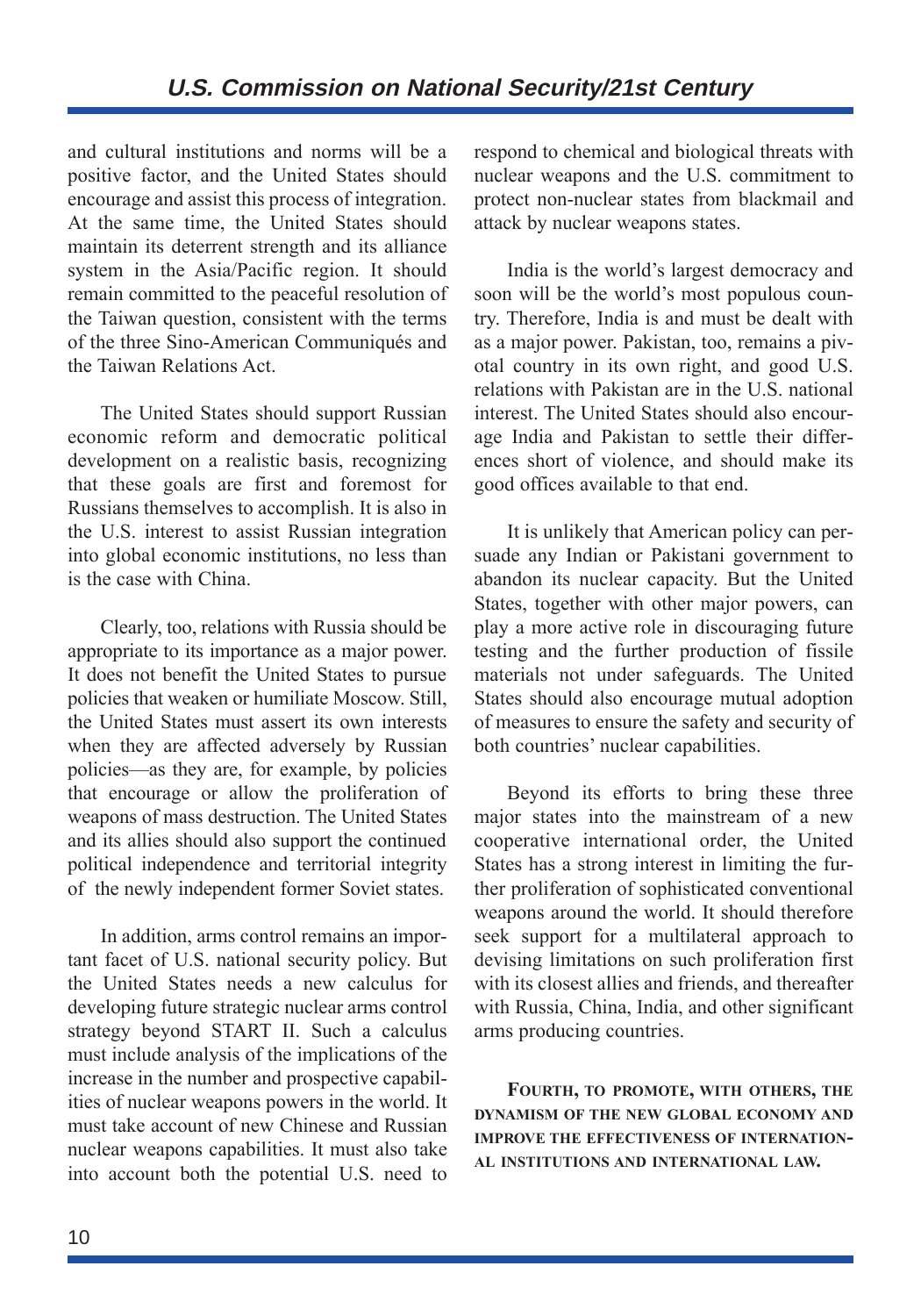The United States, in concert with the G-7, must strive to manage the elements of turbulence that accompany economic globalization in order to spread its benefits, while minimizing social and political dislocations and the system's vulnerability to financial crisis. This must include building political legitimacy as well as an economic architecture.

Continuing trade liberalization remains a key to global economic advance, particularly for those regions, countries, and selected economic sectors in advanced countries—including the United States—whose trade remains shackled by protectionist policies. Bilateral and regional approaches (in addition to the global system represented by the WTO) should be encouraged. Environmental concerns and labor rights must be addressed, although not in a manner that blocks or reverses trade liberalization.

Similarly, economic sanctions should not unduly inhibit trade. But, while this Commission is skeptical of the efficacy of broad and especially unilateral U.S. economic sanctions, specifically targeted financial sanctions, particularly when employed multilaterally, have a better chance of working. As the United States and its closest allies erect a new financial architecture, the capability to impose financial sanctions should be built into the system.

The United States, in cooperation with others, must continue to ensure that the price and supply of Persian Gulf and other major energy supplies are not wielded as political weapons directed against the United States or its allies and friends.

Because this Commission believes that public diplomacy is an important part of American diplomacy, the United States should help spread information technology worldwide, to bring the benefits of globalization and democracy to those

parts of the world now cut off from them. The United States should also employ new technologies creatively to improve its public diplomacy in the new Information Age.

The United States should continue to promote strong international efforts against state corruption and transnational criminality, and should help the international community respond more effectively to humanitarian relief crises. To do this will require not only working in new ways with other governments but also with the burgeoning community of non-governmental organizations (NGOs), particularly in areas where U.S. official representation is sparse.

The United States should, as it has traditionally, support the growth of international law and remain willing to subscribe to international agreements where they promote overall U.S. interests. But the United States must always reserve the right to define its own interests, even if it requires withdrawing from—but not violating—selected treaty obligations. U.S. policy coherence and democratic accountability under the Constitution must be preserved.

The United States has a strong stake in a reformed and more effective United Nations system, and should engage constructively to that end. The UN, when properly supported, can be an effective instrument for the enhancement of international stability and humanitarian ends. In addition, the United States must be willing to lead in assembling ad hoc coalitions outside UN auspices if necessary.

**FIFTH, TO ADAPT U.S. ALLIANCES AND OTHER REGIONAL MECHANISMS TO A NEW ERA IN WHICH AMERICA'S PARTNERS SEEK GREATER AUTONOMY AND RESPONSIBILITY.**

The cornerstone of America's regional<br>policies must be the maintenance and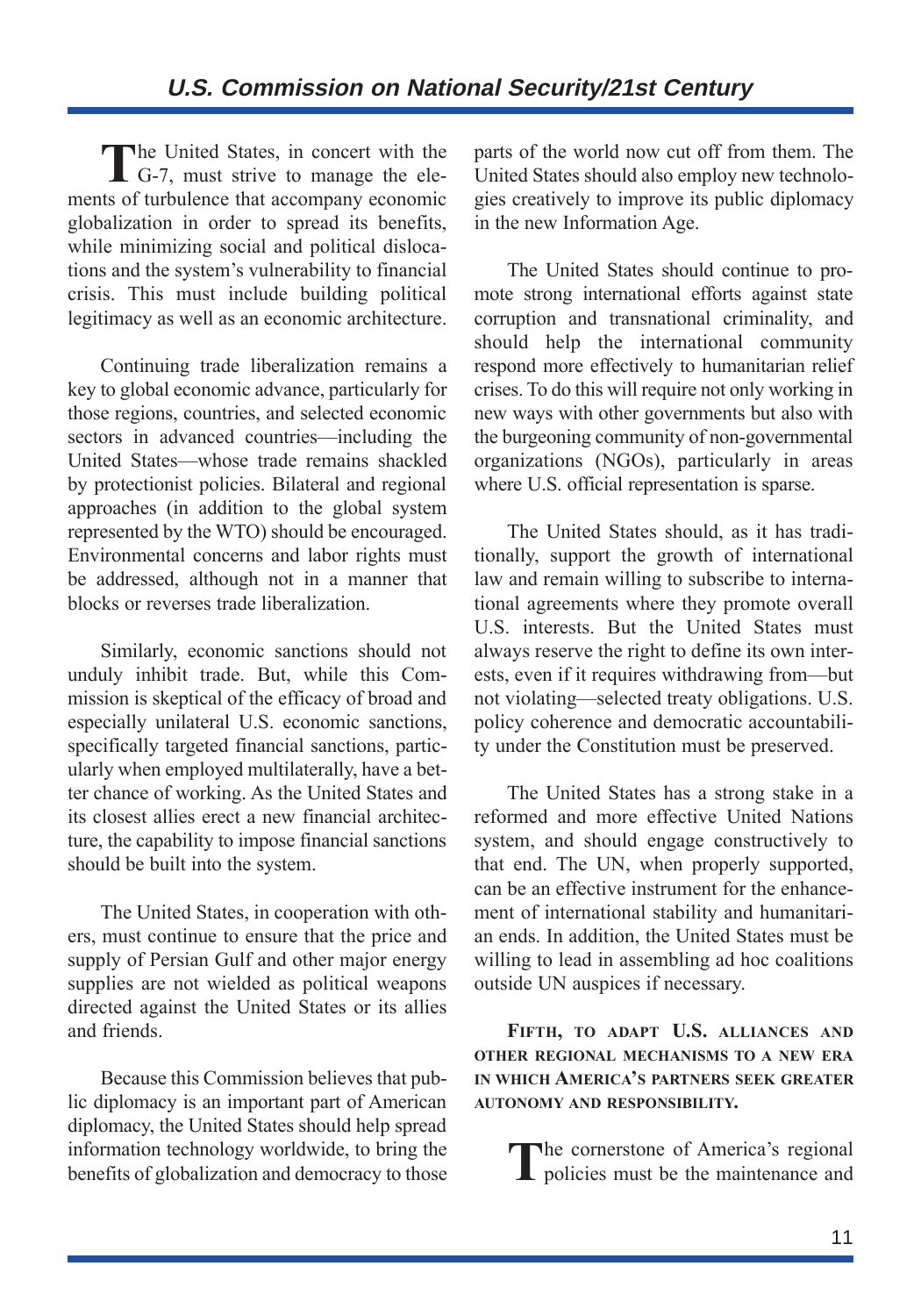enhancement of existing U.S. alliances and friendships. By strengthening relations with allies and friends, the United States extends both its influence and the zone of peace and stability.

In Europe, the United States should be prepared to support the evolution of an independent European Union defense policy in a manner consistent with the unity of the Atlantic Alliance. Forward-stationed forces, as the embodiment of overall U.S. capabilities and commitments in Europe, should remain an essential ingredient in that regional security alliance. The United States should also promote the concept of a Transatlantic Free Trade Area (TAFTA), as well as encourage the integration of East and Central European democracies into Atlantic and European economic institutions based on free trade.

The United States should expand the North American Free Trade Agreement (NAFTA) to all the democracies of the Western Hemisphere. It should deepen its ties within this hemisphere and seek to strengthen the Organization of American States (OAS). Whatever the merits of "exporting" democracy, there can be little doubt that helping to bolster democracies where they have come to exist of their own exertions should be high on the list of U.S. priorities. Nowhere is such an effort more important than in the Western Hemisphere.

In the Asia/Pacific area, the U.S.-Japan alliance should remain the keystone of U.S. policy. The United States should seek a more equal strategic partnership and a free trade agreement with Japan. In a region where old rivalries persist and reconciliation and integration have not advanced as far as they have in Europe, U.S. alliance and security ties with Korea, Australia and New Zealand, Thailand, Singapore, the Philippines, and others remain critical. Such ties

compose a regional security community resting solidly on the assurance provided by U.S. engagement and power. The United States should also support the growth of multilateral institutions for regional security and prosperity, including the Association of Southeast Asian Nations (ASEAN), the ASEAN Regional Forum (ARF), and the Asia-Pacific Economic Cooperation (APEC ).

The United States should plan now for the possibility of Korean reunification. Some American troops should remain in a unified Korea as a factor of reassurance and stability in the region, including for the purpose of ensuring that a unified Korea remains without nuclear weapons.

The United States has a continuing critical interest in keeping the Persian Gulf secure, and must accept its share of the burden for so doing. In that light, it must be a high priority to prevent either Iraq or Iran from deploying deliverable weapons of mass destruction. The United States should also support the emerging collaboration of friendly states—notably Israel, Turkey, and Jordan—and seek to broaden such a collaboration to include Egypt and Saudi Arabia, among others. Assisting the diplomatic settlement of the Arab-Israeli dispute will advance that prospect.

In collaboration with other OECD countries, the Organization of African Unity (OAU), and international development institutions, the United States should assist sub-Saharan Africa to build stronger economies and strengthen institutional cohesion and democratic ideals. In the economic field, emphasis should be put on promoting private investment, helping to develop West Africa's offshore energy resources, and providing debt relief and humanitarian aid (including resources to combat the AIDS epidemic). The United States should promote the professionalization of African militaries within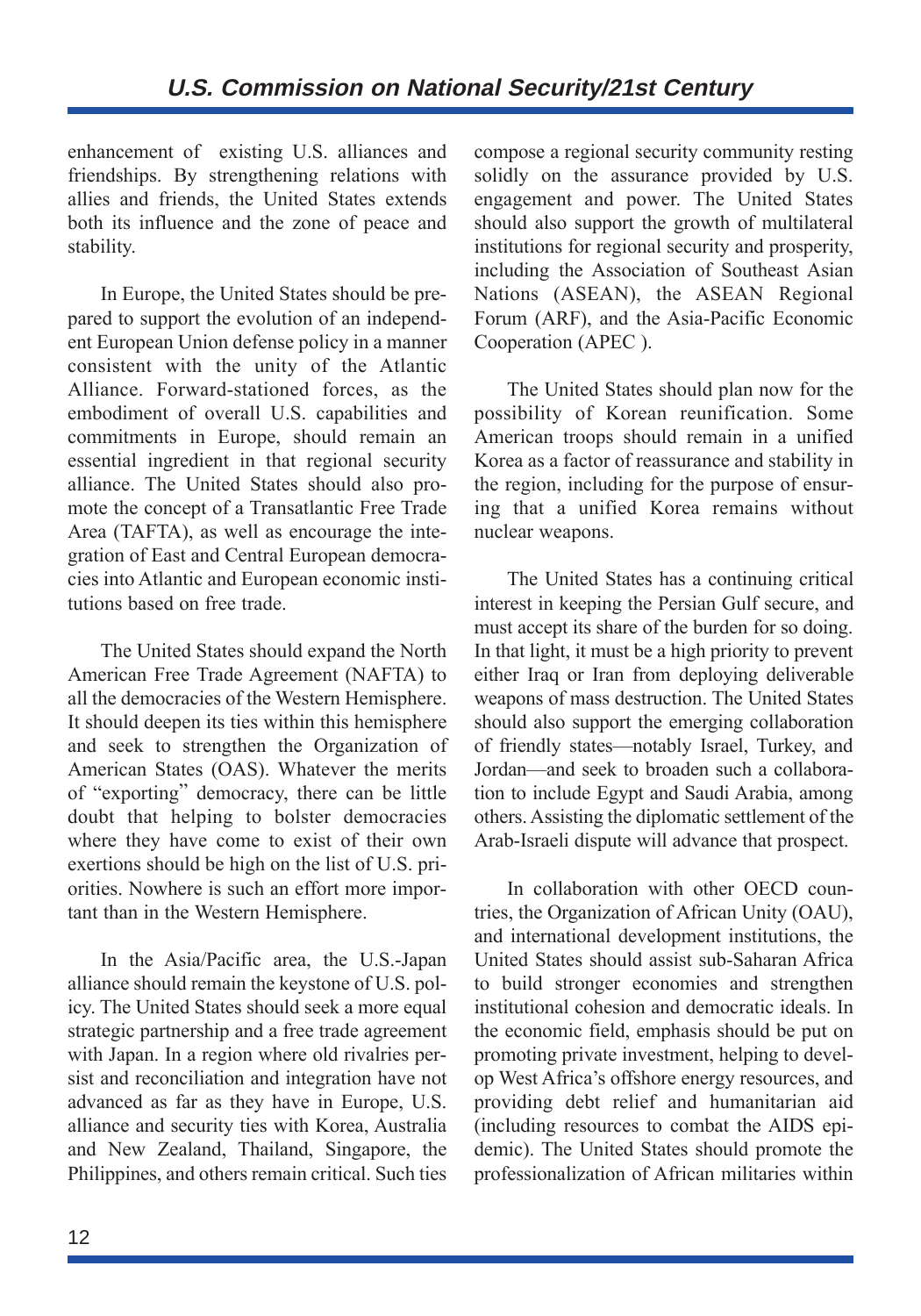## **U.S. Commission on National Security/21st Century**

a framework of democratic values, and encourage African governments to engage their militaries in constructive tasks of infrastructure building. Major emerging democracies such as South Africa and Nigeria will be key players as partners with the United States and its allies.

#### **SIXTH, TO HELP THE INTERNATIONAL COM-MUNITY TAME THE DISINTEGRATIVE FORCES SPAWNED BY AN ERA OF CHANGE.**

The disruptive new forces of globaliza- $\mathsf{L}\,$  tion are subjecting many governments to extraordinary pressures. In many states, what used to be governmental monopolies on the use of force, on law making, and over the supply of money are now "privatized" in various ways. Even the spread of the idea of freedom, while positive in the long run, is often accompanied by destabilization. The disruption of the political and territorial status quo in much of the world will be one of the distinctive features of international affairs over the next quarter century.

To address these spreading phenomena of weak and failed states, ethnic separatism and violence, and the crises they breed, the United States needs first to establish priorities. Not every such problem must be primarily a U.S. responsibility, particularly in a world where other powers are amassing significant wealth and human resources. There are countries whose domestic stability is, for differing reasons, of major importance to U.S. interests (such as Mexico, Colombia, Russia, and Saudi Arabia). Without prejudging the likelihood of domestic upheaval, these countries should be a priority focus of U.S. planning in a manner appropriate to the respective cases.

For cases of lesser priority, the United States should help the international community develop innovative mechanisms to manage the problem of failed states. One such mechanism should include standing procedures to facilitate organizing peacekeeping operations and UN "conservatorships."

In all cases, the United States should resort first to preventive diplomacy: acting with political and economic tools, and in concert with others, to head off conflict *before* it reaches the threshold of mass violence.

Preventive diplomacy will not always work, however, and the United States should be prepared to act militarily in conjunction with other nations in situations characterized by the following criteria:

- when U.S. allies or friends are imperiled;
- when the prospect of weapons of mass destruction portends significant harm to civilian populations;
- when access to resources critical to the global economic system is imperiled;
- when a regime has demonstrated intent to do serious harm to U.S. interests;
- when genocide is occurring.

If all or most of these conditions are present, the case for multilateral military action is strong. If *any one* of these criteria is serious enough, however, the case for military action may also be strong.

#### **Implications for National Security**

The strategy outlined here bears important implications for the political, economic, and military components of U.S. national security policy. From the political perspective, American diplomacy must recognize that the increasingly integrated nature of global exchanges will render traditional analytical divisions of the world obsolete. While important relations will continue to take place on a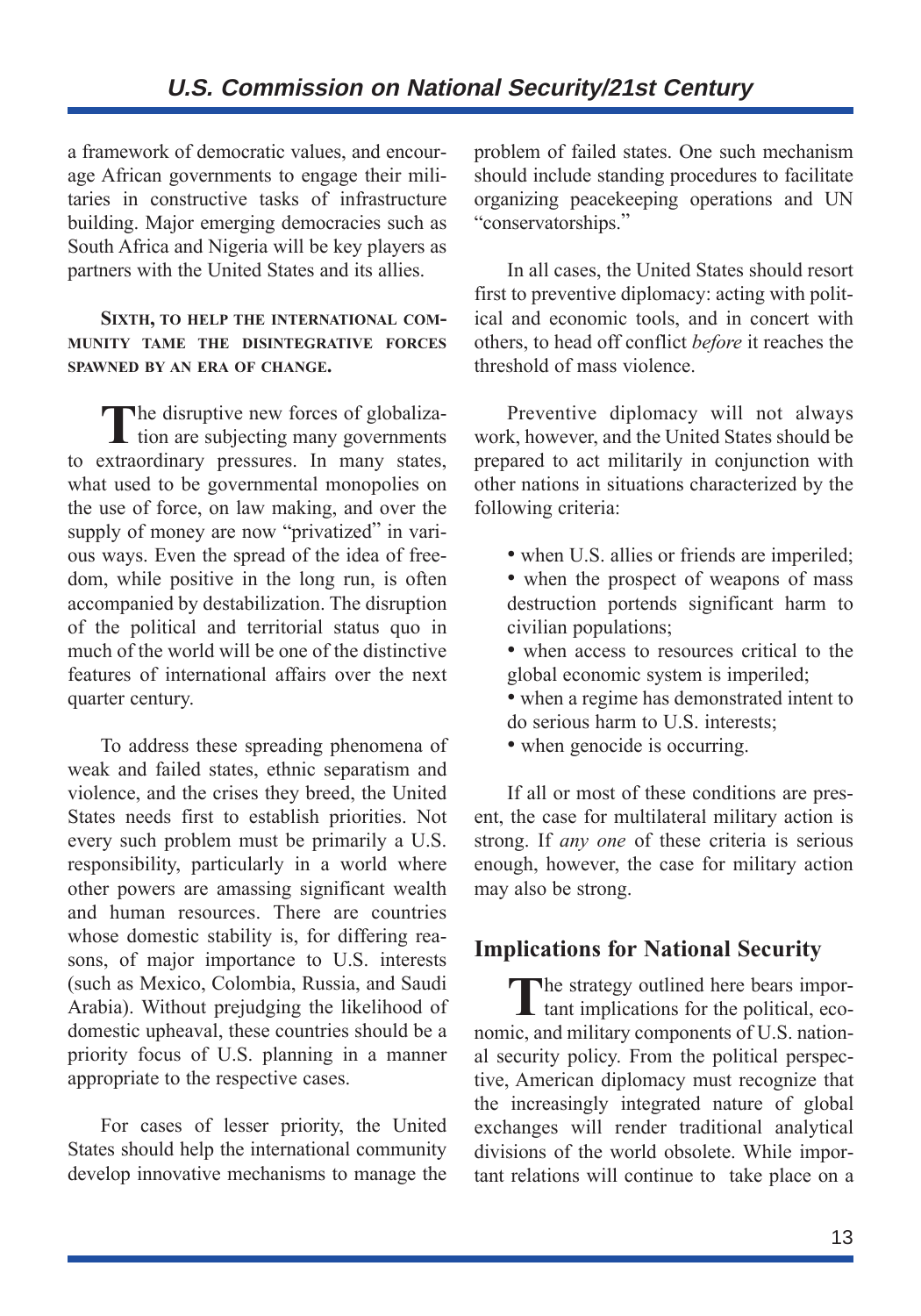## **U.S. Commission on National Security/21st Century**

bilateral basis, many more international phenomena will be increasingly regional in nature and more will be fully global. The proliferation of non-state actors will also strain the traditional categories within which American diplomacy is organized.

As this Commission emphasized in its Phase I report, the economic dimensions of statecraft are also becoming more important. Among the democracies in what is known as the "zone of democratic peace," economic issues can rival the importance of military ones. But economic issues are also of critical importance to the prospect that other emerging or developing states will succeed or fail with fundamental political and social reform. American strategy must also recognize the importance of technology as the basic underpinning of economic health and military prowess the world over.

All this means that the integrating function of U.S. policymaking processes will be challenged as never before. Traditional national security agencies (State, Defense, CIA, NSC staff) will need to work together in new ways, and economic agencies (Treasury, Commerce, U.S. Trade Representative) will need to work more closely with the traditional national security community. In addition, other players especially Justice and Transportation—will need to be integrated more fully into national security processes. Merely improving the interagency process around present structures may not suffice.

Moreover, the U.S. government must learn to build more effective partnerships with state and local governments, and government as a whole must develop new partnerships with nongovernmental organizations—though without sacrificing its ultimate responsibility and accountability for determining national policy.

**A**s to military implications, the world **L**we see emerging, and the strategy appropriate to that environment suggest that the United States needs five kinds of military capabilities:

- *nuclear* capabilities to deter and protect the United States and its allies from attack;
- *homeland security* capabilities;
- *conventional* capabilities necessary to win major wars:
- rapidly employable *expeditionary/intervention* capabilities; and
- *humanitarian relief* and *constabulary* capabilities.

Fundamental to U.S. national security strategy is the need to project U.S. power globally with forces stationed in the United States, and those stationed abroad and afloat in the forward presence role. Owing to the proliferation of new defense technologies in the hands of other states, effective power projection will become more difficult for the U.S. armed forces in the 21st century. U.S. forces must therefore possess greater flexibility to operate in a range of environments, including those in which the enemy has the capability to employ weapons of mass destruction. U.S. forces must be characterized by stealth, speed, range, accuracy, lethality, agility, sustainability, reliability—and be supported by superior intelligence—in order to deal effectively with the spectrum of symmetrical and asymmetrical threats we anticipate over the next quarter century.

This Commission believes that the "two major theater wars" yardstick for sizing U.S. forces is not producing the capabilities needed for the varied and complex contingencies now occurring and likely to increase in the years ahead. These contingencies, often calling for expeditionary interventions or stability opera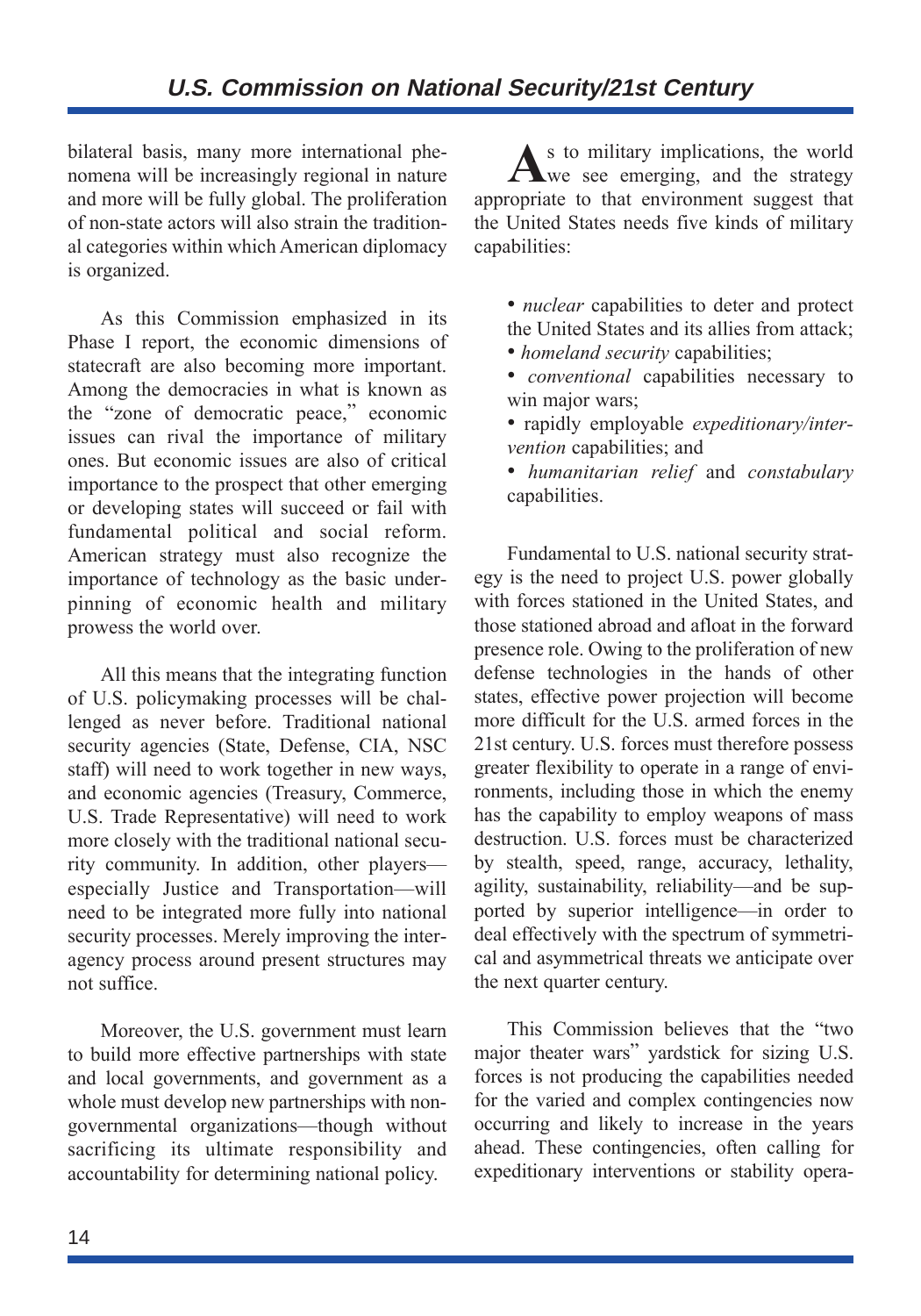tions, require forces different from those designed for major theater war. We believe these contingencies will occur in the future with sufficient regularity and simultaneity as to oblige the United States to adapt portions of its force structure to meet these needs. The overall force would then have the ability to engage effectively in contingencies ranging from humanitarian assistance and disaster relief, to peace and expeditionary combat operations, to large-scale, high-intensity conventional warfare. Finally, we recommend that the force structure designed to address these needs be developed on the basis of real-world intelligence assessments rather than illustrative scenarios.

In short, the capabilities mandated by these requirements will result in forces able to deploy rapidly, be employed immediately, and prevail decisively in expeditionary roles, prolonged stability operations, and major theater wars; a force to **deter** wars, to **preclude** crises from evolving into major conflicts, and to **win** wars rapidly and decisively should it become necessary.

America must also enhance the civil (that is, non-military) aspects of homeland security. These functions must be adequately funded and organized along appropriate lines of authority, responsibility, and accountability. The National Guard—successor to the militia, and acknowledged in the Second Amendment as the historic defender of the Republic—must be trained and equipped to assume, among its other responsibilities, a significant role in defending the homeland in the 21st century.

It is imperative, too, that the United States develop and fund these five kinds of capabilities *consistent with the level of need* created by changing political and security realities. Given the demands now placed upon this nation's military, or those anticipated in the next quarter century, it is evident that modern forces equal to these demands cannot be sustained by current levels of spending.

### **To Phase III—Building for Peace**

The strategy articulated here requires that the United States *lead in the construction of a world balanced between the expansion of freedom, and the maintenance of underlying stability*. To do so it must concert its efforts with others and, to the extent possible, in a way consistent with the interests of others.

Having become a global power, the United States now holds a responsibility it will not abandon, both for the safeguarding of American interests and the broader interests of global peace and security. The United States is the first nation with fully global leadership responsibilities, but there are more and less effective ways to lead. Tone matters. Leadership is not the same as dominance; everyone else's business need not also be America's. Just as riches without integrity are unavailing, so power without wisdom is unworthy. As Shakespeare put it:

> O, it is excellent To have a giant's strength; but it is tyrannous To use it like a giant.<sup>5</sup>

The strategy outlined here for U.S.<br>
national security differs from the strategic habits of the past half-century. It puts new emphasis on the economic and other nonmilitary components of national security; it focuses on opportunities as much as on threats; and it reminds us of the domestic foundations of U.S. international strength. It attempts to clarify U.S. strategy and purposes, and to match them to a prudent sense of limits. It is

<sup>5</sup> Measure for Measure, Act II, Scene 2.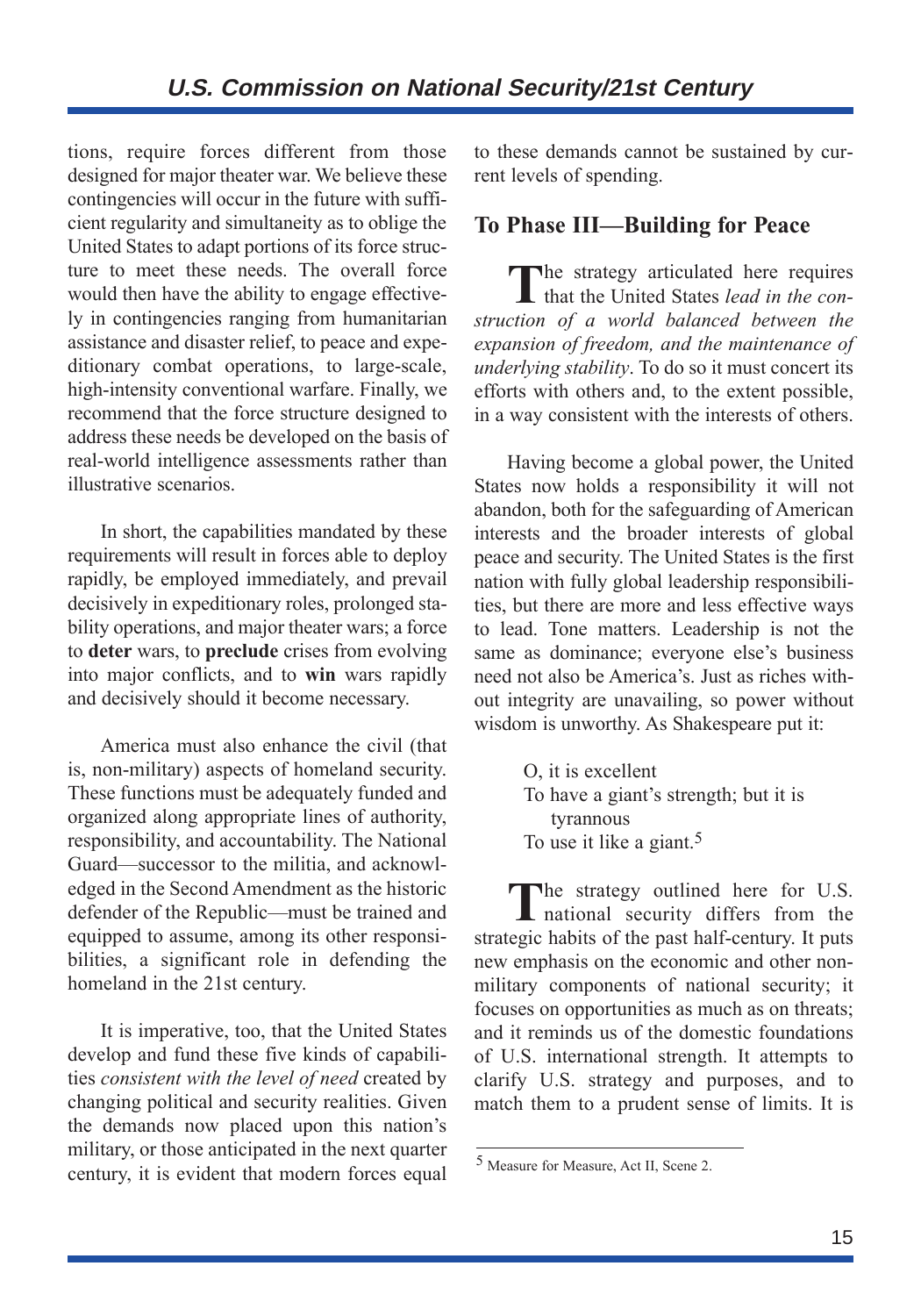## **U.S. Commission on National Security/21st Century**

not clear to us that the U.S. government is now organized in such a way that it can execute this strategy, or any other strategic concept that departs significantly from past practices. The world is changing fast, and if the U.S. government does not change with it, it may find itself forced into one bewildered reaction after another. If the United States loses the capacity to respond to dynamic change, the day will come when we will regret it dearly.

In Phase III of its work, therefore, this Commission will examine current structures and processes to determine their relevance to the 21st century. We will apply the following criteria:

First, the U.S. government needs to be adept at anticipating national security challenges. This requires the best possible system of intelligence, from collection to analysis to dissemination to policy review.

Second, the U.S. government needs the ability to calculate the longer-term implications of intervention abroad. It is not enough to be selective; we must be wisely selective, which requires a better matching of the instruments of national power to the problems at hand.

Third, the U.S. government needs to integrate effectively all non-traditional elements of national security policy with traditional ones.

Fourth, the U.S. government needs the agility to adapt rapidly to changes in the global environment.

Fifth, the U.S. government needs new organizational mechanisms to manage the increased blurring of lines among military, police, and legal jurisdictions, and among new forms of warfare.

Sixth, the U.S. government needs effective means to assess critically its own performance, draw lessons from its experience, and adjust resources, as appropriate.

Seventh, the U.S. government needs coherence between domestic policies with core national security implications and national security policies directed outside U.S. borders.

Phase III of this Commission's work will offer recommendations for enhancing the U.S. government's ability to function effectively in a rapidly changing political and technological environment. As with any kind of travel, clarity with respect to destination and route will prove unavailing if one's vehicle is not up to the journey. It is to that vehicle—the structures and processes of the U.S. national security apparatus—that this Commission now turns its attention.